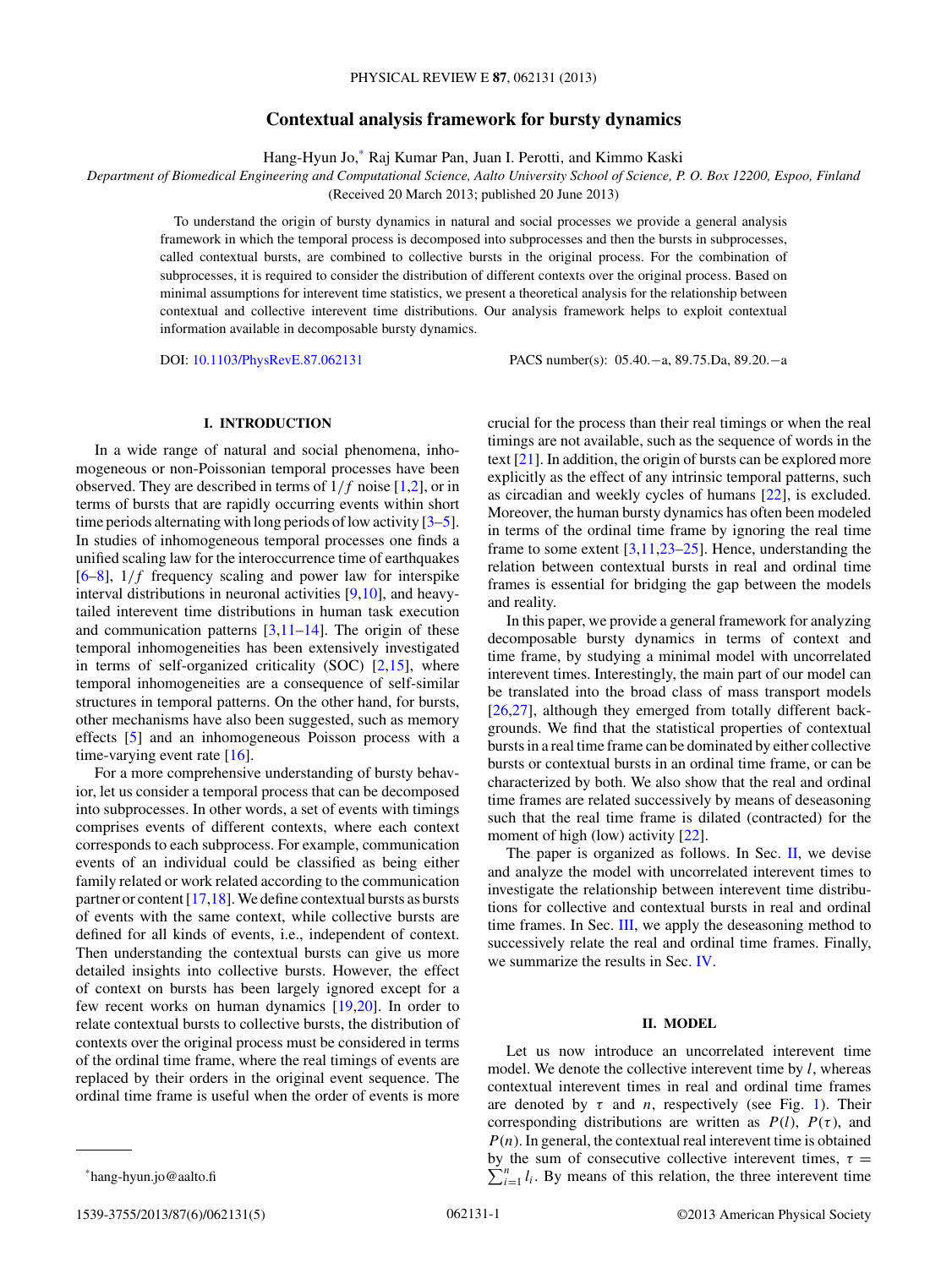<span id="page-1-0"></span>

FIG. 1. (Color online) An example of event series with various contexts A, B, and C, presented in (a) a real time frame and in (b) an ordinal time frame.  $l$  and  $\tau$  represent the collective and contextual real interevent times, respectively. *n* represents the contextual ordinal interevent time, while every collective ordinal interevent time is trivially 1.

distributions are interrelated as follows:

$$
P(\tau) = \sum_{n=1}^{\infty} P(n) F_n(\tau), \qquad (1)
$$

$$
F_n(\tau) \equiv \prod_{i=1}^n \int_{l_0}^{\infty} dl_i P(l_i) \delta\left(\tau - \sum_{i=1}^n l_i\right). \tag{2}
$$

Here  $F_n(\tau)$  is the probability of obtaining  $\tau$  as the sum of *n l*s, each of which is independently drawn from the same distribution *P*(*l*). Since only one event can occur at a time in our setup, *l* must have a positive lower bound,  $l_0 > 0$ . When the variance or tail of  $P(l)$  is small, one can approximate  $\tau = \sum_{i=1}^{n} l_i \approx n \langle l \rangle$  for sufficiently large *n*, where  $\langle \cdot \rangle$  denotes an average. This leads to the trivial solution  $P(\tau) \approx P(n)$ , implying irrelevance of the time frame. As the general case, we consider the heavy-tailed distribution  $P(l) \propto l^{-\alpha}$  with  $\alpha >$ 1. The distribution of  $P(n)$  is closely related to the context distribution over the event sequence. For the case with very few contexts, as *n* is mostly 1, i.e.,  $\tau = l$ , we obtain  $P(\tau) \approx P(l)$ , implying irrelevance of the context. In general we assume that the contexts are unevenly distributed over the event sequence by considering  $P(n) \propto n^{-\beta}$  with  $\beta > 1$ . Then we find that  $P(\tau)$  shows an asymptotic power-law behavior,  $\tau^{-\alpha'}$ .

### **A. Main results**

In Fig. 2, we depict the main results. Both collective bursts and contextual bursts in an ordinal time frame are generally expected to affect contextual bursts in a real time frame. This is the case only when both kinds of bursts are sufficiently strong, i.e.,  $\alpha' = (\alpha - 1)(\beta - 1) + 1$  for  $\alpha < 2$ and  $\beta$  < 2. This scaling relation can be understood by the identity  $P(\tau)d\tau = P(n)dn$  with the fact that  $\tau = \sum_{i=1}^{n} l_i$  is dominated by max $\{l_i\}$  that is proportional to  $n^{1/(\alpha-1)}$  [\[28\]](#page-4-0). On the other hand, when  $\alpha > 2$  and  $\alpha > \beta$ , it turns out that the same power-law exponent characterizes contextual bursts in both time frames, i.e.,  $\alpha' = \beta$ . This implies that the time frame is not relevant to contextual bursts. Finally, when  $\beta > 2$  and  $\beta > \alpha$ , we find  $\alpha' = \alpha$ , implying that the context distribution over the event sequence is not relevant to bursts in a real time frame.



FIG. 2. Phase diagram summarizing the relation between heavytailed distributions of  $l$ ,  $\tau$ , and  $n$ , in terms of their corresponding power-law exponents  $\alpha$ ,  $\alpha'$ , and  $\beta$ . Contextual bursts in a real time frame are dominated by contextual bursts in an ordinal time frame if  $\alpha > 2$  and  $\alpha > \beta$ , by collective bursts if  $\beta > 2$  and  $\beta > \alpha$ , or otherwise characterized by both kinds of bursts.

#### **B. Analysis**

For analysis, we change variables by  $m_i \equiv l_i - l_0$  and  $M \equiv \tau - n l_0$  to rewrite  $Z_n(M) \equiv F_n(M + n l_0)$  and  $f(m_i) \equiv$  $P(m_i + l_0)$ :

$$
Z_n(M) = \prod_{i=1}^n \int_0^\infty dm_i f(m_i) \delta\left(M - \sum_{i=1}^n m_i\right).
$$
 (3)

This is exactly the "canonical partition function" for mass transport models and its analytical solution for  $f(m) \simeq Am^{-a}$ has been extensively studied [\[26,27\]](#page-4-0).

For  $1 < \alpha < 2$ ,  $Z_n(M)$  follows a scaling form as [\[27\]](#page-4-0)

$$
Z_n(M) \simeq \begin{cases} n^{-\nu} g_1^-(Mn^{-\nu}) & \text{if } M < n, \\ n^{-\nu} g_1^+(Mn^{-\nu}) & \text{if } M > n, \end{cases}
$$

with  $\nu = \frac{1}{\alpha - 1}$  and the scaling functions are

$$
g_1^-(x) = a x^{-\frac{3-\alpha}{2(2-\alpha)}} \exp\left(-bx^{-\frac{\alpha-1}{2-\alpha}}\right),\tag{4}
$$

$$
g_1^+(x) = cx^{-\alpha},\tag{5}
$$

where *a*, *b*, and *c* are constants depending on  $\alpha$  and *A* [\[29\]](#page-4-0). After plugging this scaling form into Eq.  $(1)$ , we perform the summation over *n* with the upper bound of  $\frac{\tau}{l_0}$  due to  $M \ge 0$ . Then, we get

$$
P(\tau) = \sum_{n=1}^{\tau/l_0} P(n) Z_n(\tau - n l_0)
$$
  
\n
$$
\propto \int_1^{n_x} n^{-\beta - \nu} g_1^+[(\tau - n l_0) n^{-\nu}] dn
$$
  
\n
$$
+ \int_{n_x}^{\tau/l_0} n^{-\beta - \nu} g_1^-[(\tau - n l_0) n^{-\nu}] dn
$$
  
\n
$$
\propto \tau^{-\alpha_c} \left[ \int_0^{x_x} x^{\alpha_c - 1} g_1^-(x) dx + \int_{x_x}^{\tau} x^{\alpha_c - 1} g_1^+(x) dx \right],
$$
  
\n(6)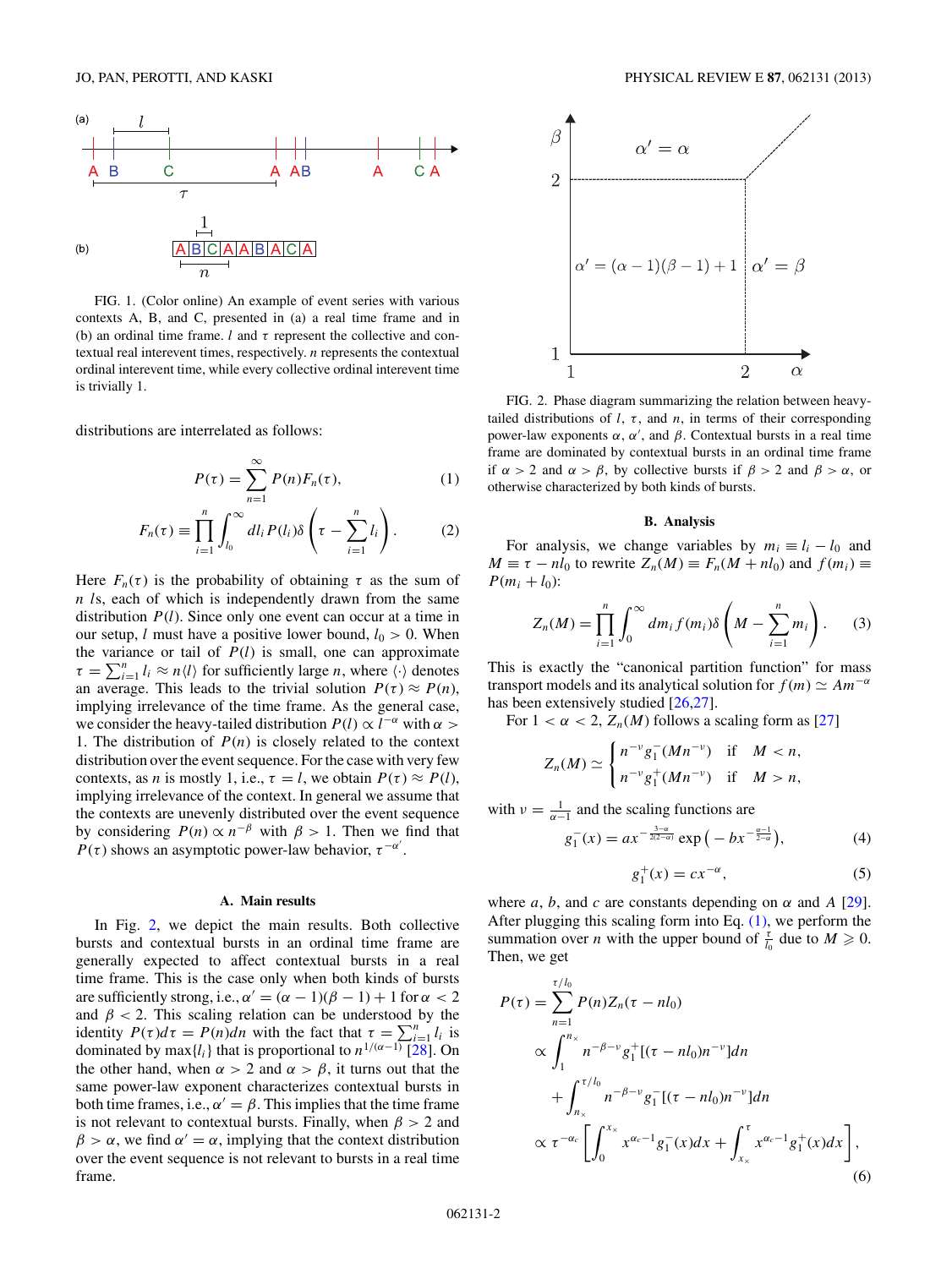<span id="page-2-0"></span>with  $\alpha_c \equiv (\alpha - 1)(\beta - 1) + 1$  and crossovers  $n_x$  and  $x_x =$  $(\tau - n_x l_0) n_x^{-\nu}$ . For derivation,  $(\tau - n l_0) n^{-\nu}$  has been replaced by *x* and then approximated as  $x \approx \tau n^{-\nu}$ . While the first term in the parentheses is independent of  $\tau$ , the second term is obtained as  $\tau^{\alpha_c - \alpha} - x_{\times}^{\alpha_c - \alpha}$ , leading to

$$
P(\tau) \propto c_1 \tau^{-\alpha_c} + c_2 \tau^{-\alpha}, \tag{7}
$$

with coefficients  $c_1$  and  $c_2$ . Thus, we obtain

$$
\alpha' = \min\{\alpha_c, \alpha\} \quad \text{if} \quad 1 < \alpha < 2. \tag{8}
$$

The condition for  $\alpha_c = \alpha$  is  $\beta = 2$ , when the second term in Eq. [\(6\)](#page-1-0) gives the logarithmic correction as  $\ln \tau$ . That is, if the tail of  $P(n)$  is sufficiently small,  $\alpha' = \alpha$  is obtained, implying that contextual bursts in a real time frame are determined only by collective bursts. In any case, we get  $\alpha' < \beta$ , implying that contextual bursts in a real time frame are stronger than those in an ordinal time frame due to large fluctuations of collective interevent times.

Figures  $3(a)$  and  $3(b)$  show that our analysis is confirmed by the numerical simulations (to be described later) for  $\alpha = \frac{3}{2}$ and  $l_0 = 1$ . We find that the numerically obtained  $F_n(\tau)$  for different *ns* collapse into one curve corresponding to  $g_1^-(x)$ for  $x < x_{\times}$  and  $g_1^+(x)$  for  $x > x_{\times}$ . Then, based on the simple scaling form  $P(\tau) \sim \tau^{-\alpha'}$ , we estimate the value of  $\alpha'$ , which



FIG. 3. (Color online) Numerical results of the model for  $\alpha = \frac{3}{2}$  (top),  $\frac{5}{2}$  (middle), and 4 (bottom), all with  $l_0 = 1$ . (a) Numerical results of  $F_n(\tau)$  for different values of *n* collapsed into one curve, i.e.,  $g_1(\tau)$  for  $\tau < x_\times$  and  $g_1^+(\tau)$  for  $\tau > x_\times$ , drawn with a black curve. (b) The power-law exponent *α*' is estimated from  $P(\tau) \sim \tau^{-\alpha'}$  for each  $\beta$  to be compared with the scaling relation  $\alpha' = \min\{\frac{\beta+1}{2}, \frac{3}{2}\}\)$ , denoted by a black line in the inset. (c)–(f) Scaling collapse of  $F_n(\tau)$  and the estimated values of  $\alpha'$  comparable to  $\alpha' = \min{\{\alpha, \beta\}}$  support our analysis for *α* > 2. Here *τ<sub>c</sub>* for each *n* is determined to maximize  $F_n$ (*τ*). In (*c*) *x*<sub>0</sub> ≈ 0.659 is used. In the inset of (*e*), tail parts are collapsed by  $F_n$ (*τ*)*n* vs  $(\tau - \tau_c)n^{-1/2}$ .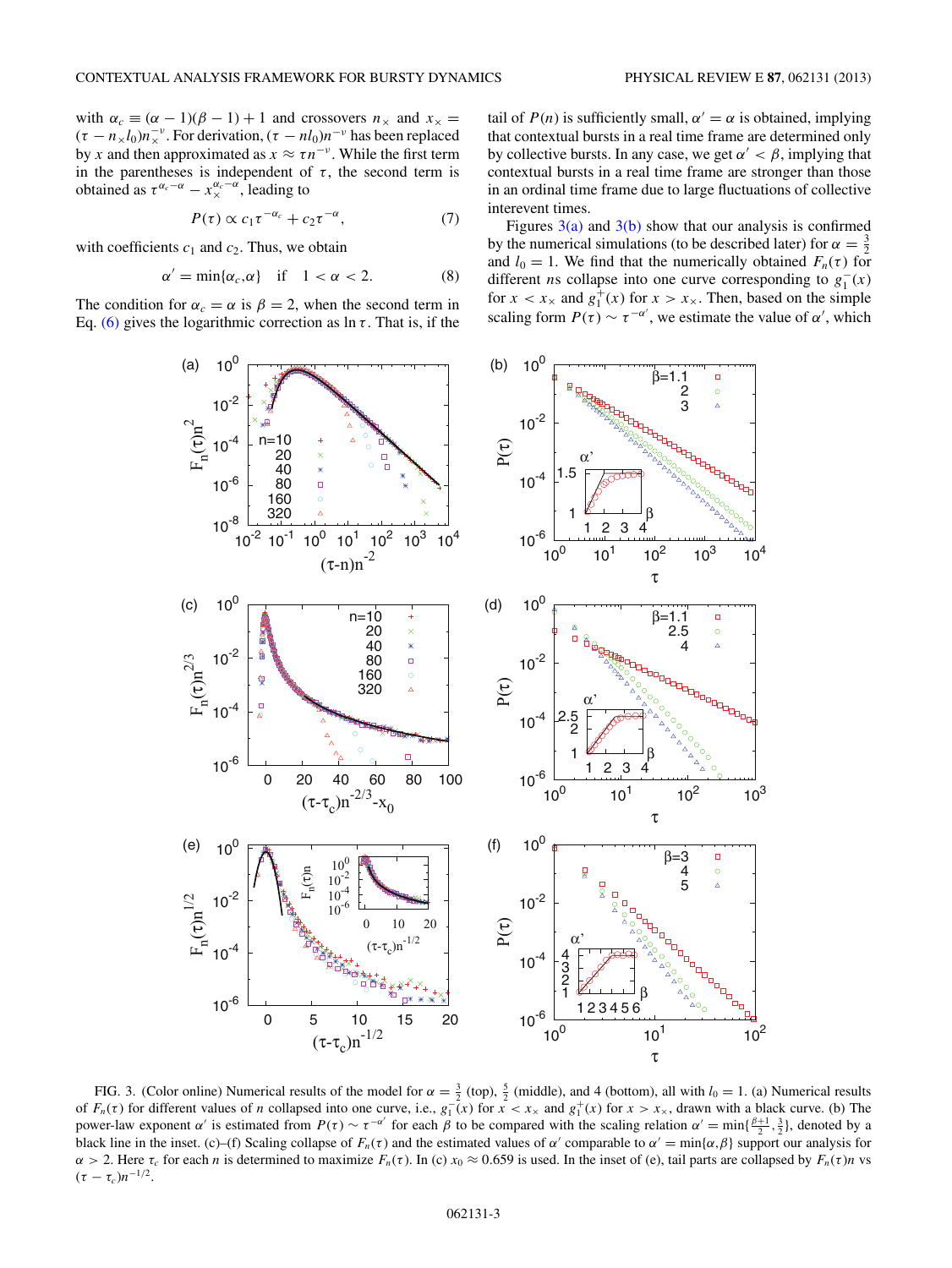<span id="page-3-0"></span>shows a slight discrepancy from the analytic result in Eq. [\(8\),](#page-2-0) due to the correction term in Eq. [\(7\).](#page-2-0)

Next, for more realistic considerations such as finite-size data, we discuss the effect of cutoff by assuming that  $P(n) \propto$  $n^{-\beta} h(\frac{n}{n_c})$  with a cutoff function *h*(*x*). Let us consider the case of steep cutoff, i.e.,  $h(x) = 1$  for  $x \le 1$  and 0 for  $x > 1$ . If  $\tau$  is sufficiently large as  $\tau > x_{\times}n_c^{\nu}$ , we obtain the asymptotic result  $\alpha' = \alpha$ , implying that  $\alpha'$  is determined only by  $\alpha$ . In the case of the exponential cutoff  $h(x) = e^{-x}$ , the same result,  $\alpha' = \alpha$ , is also confirmed by numerical simulations (not shown).

For  $2 < \alpha < 3$ ,  $Z_n(M)$  is a function of  $M - M_c$  with the "critical point"  $M_c = n \langle m \rangle$ , at which the condensation transition occurs [\[27\]](#page-4-0). Thus, we separate the subcritical and supercritical cases as follows:

$$
Z_n(M) \simeq \begin{cases} n^{-\nu} g_2^-[ (M_c - M) n^{-\nu}] & \text{if} \quad M < M_c, \\ n^{-\nu} g_2^+[ (M - M_c) n^{-\nu}] & \text{if} \quad M > M_c, \end{cases}
$$

where  $v = \frac{1}{\alpha - 1}$ .  $g_2^-(x)$  has the same form as  $g_1^-(x)$  in Eq. [\(4\),](#page-1-0) and  $g_2^+(x) \propto x^{-\alpha}$ . Since  $M - M_c = \tau - n(l_0 + \langle m \rangle) = \tau$ *n* $\langle l \rangle$ , we split the summation over *n* in Eq. [\(1\)](#page-1-0) at  $\frac{\tau}{\langle l \rangle}$  as follows:

$$
P(\tau) \propto \int_1^{\tau/l} n^{-\beta - \nu} g_2^+ [(\tau - n\langle l \rangle) n^{-\nu}] dn
$$
  
+ 
$$
\int_{\tau/l}^{\tau/l_0} n^{-\beta - \nu} g_2^- [(n\langle l \rangle - \tau) n^{-\nu}] dn.
$$

Similarly to the calculation for  $g_1^+(x)$  in Eq. [\(6\),](#page-1-0) the first term gives the form of  $\tau^{-\alpha_c} + \tau^{-\alpha}$ . For the second term, we assume that  $g_2^-(x) \approx \delta(x - x_0)$ , where the location of peak  $x_0 > 0$  is defined by  $g_2^ (x_0) = 0$  [\[30\]](#page-4-0). Since the root of the equation  $\frac{n(l)-\tau}{n^{\nu}} - x_0 = 0$  is in the range of  $(\frac{\tau}{(l)}, \frac{\tau}{l_0})$ , one finds  $\tau^{-\beta}$ , leading to  $\alpha' = \min{\{\alpha_c, \alpha, \beta\}}$ . Knowing that  $\beta < \alpha_c$  for  $\alpha$  > 2, we find

$$
\alpha' = \min\{\alpha, \beta\} \quad \text{if} \quad 2 < \alpha < 3. \tag{9}
$$

In other words, collective bursts and contextual bursts in an ordinal time frame compete for contextual bursts in a real time frame. In particular, the result  $\alpha' = \beta$  for  $\beta < \alpha$  implies that the approximation  $\tau = \sum_{i=1}^{n} l_i \approx n \langle l \rangle$  is still valid even when  $\langle l^2 \rangle$  diverges. It is because only the subcritical part of  $Z_n(M)$ , where the fluctuation of *l* is negligible, contributes to  $P(\tau)$ .

For  $\alpha > 3$ ,  $Z_n(M)$  can be written by means of central and peripheral scaling functions as [\[27\]](#page-4-0)

$$
Z_n(M) \simeq \begin{cases} n^{-\nu} g_3^{\leq} [(M-M_c)n^{-\nu}] & \text{if} \quad |M-M_c| \lesssim O(n^{\frac{2}{3}}), \\ n^{-\mu} g_3^{\geq} [(M-M_c)n^{-\nu}] & \text{if} \quad M-M_c \gtrsim O(n), \end{cases}
$$

where  $\nu = \frac{1}{2}$  and  $\mu = \frac{\alpha}{2} - 1$ . The central scaling function is

$$
g_3^<(x) = \frac{1}{\sqrt{2\pi\,\Delta^2}} \exp\left(-\frac{x^2}{2\Delta^2}\right),\tag{10}
$$

where  $\Delta^2 = \langle m^2 \rangle - \langle m \rangle^2$ . The peripheral scaling function  $g_3^>(x)$  is the same as  $g_2^+(x)$ . By assuming that  $g_3^<(x) \approx \delta(x)$ , we obtain  $\alpha' = \min{\lbrace \alpha, \beta \rbrace}$ . Our analysis is confirmed by the numerical results as shown in Figs.  $3(c)$ – $3(f)$ . Finally, all analytical results are summarized as

$$
\alpha' = \min\{(\alpha - 1)(\beta - 1) + 1, \alpha, \beta\}
$$
 (11)

and depicted in Fig. [2.](#page-1-0)

In our numerical methods, *l* is considered to be an integer starting from  $l_0 = 1$ , and so is  $\tau$ . We prepare a set of collective real interevent times as  $L = \{1, \ldots, 2, \ldots, l_{\text{max}}\},\$ where the number of *l* is proportional to  $P(l) = Al^{-\alpha}$  with  $A^{-1} = \sum_{l=1}^{l_{\text{max}}} l^{-\alpha}$ . Here  $l_{\text{max}}$  is determined under the condition  $A^{-1}$  *>*  $\overline{0.999}$ *ζ* (*α*). When *n* is given, we randomly select *n* elements from the set *L* and get the sum of them as  $\tau = \sum_{i=1}^{n} l_i$ , which is repeated up to 10<sup>9</sup> times to make the distribution  $F_n(\tau)$ . By plugging these  $F_n(\tau)$  into Eq. [\(1\)](#page-1-0) together with  $P(n)$ , we numerically obtain  $P(\tau)$ .

## **III. DESEASONING METHOD**

Although real and ordinal time frames are qualitatively different, we can successively relate them in terms of the deseasoning method [\[22\]](#page-4-0). In order to deseason intrinsic cyclic activity, denoted by  $\rho(t)$ , the real time frame is dilated (contracted) for the moment of high (low) activity. Let us denote the number of events at time *t* by *a*(*t*), being either 0 or 1 in our setup. Given the deseasoning period  $T$ , the event rate reads

$$
\rho(t) = \frac{T}{s} \sum_{k} a(t + kT),\tag{12}
$$

with the total number of events *s* and by the normalization  $\frac{1}{T} \int_0^T \rho(t) dt = 1$ . The deseasoned time *t*<sup>\*</sup> is defined by means of  $\rho^*(t^*)dt^* = \rho(t)dt$ , with  $\rho^*(t^*) = 1$ , which implies no cyclic patterns in the deseasoned time frame. Correspondingly, the deseasoned interevent time between event timings  $t_1$ and  $t_2$  is defined by  $\tau^* = \int_{t_1}^{t_2} \rho(t')dt'$ . As the minimum of the deseasoned interevent time is  $\frac{T}{s}$ , the domain of the deseasoned interevent time distribution becomes smaller for the larger deseasoning period. This means that the deseasoning generically leads to less bursty behavior.

When the time series is fully deseasoned, i.e.,  $T = T_f$ with the entire period  $T_f$ , we get  $\rho(t) = \frac{T_f}{s} a(t) \equiv l_0^* a(t)$ . Since every collective deseasoned interevent time is  $l_0^*$ , the contextual deseasoned interevent time must be a multiple of  $l_0^*$ , such that  $\tau^* = n l_0^*$ . Here *n* denotes the contextual ordinal interevent time. Conclusively, all temporal properties in the fully deseasoned real time frame should be identical to those in the ordinal time frame. This in turn leads to an interesting question whether contextual bursts in real and ordinal time frames can also be successively related.

### **IV. SUMMARY**

In summary, we have provided a general framework for analyzing decomposable bursty dynamics in terms of context and time frame, by studying an uncorrelated interevent time model. We derived asymptotic relationships between the collective bursts and contextual bursts in real and ordinal time frames. We found that the contextual bursts in a real time frame can be dominated by either collective bursts or contextual bursts in an ordinal time frame, or be characterized by both kinds of bursts. This implies that collective bursts may have different origins. In particular, the (in)difference